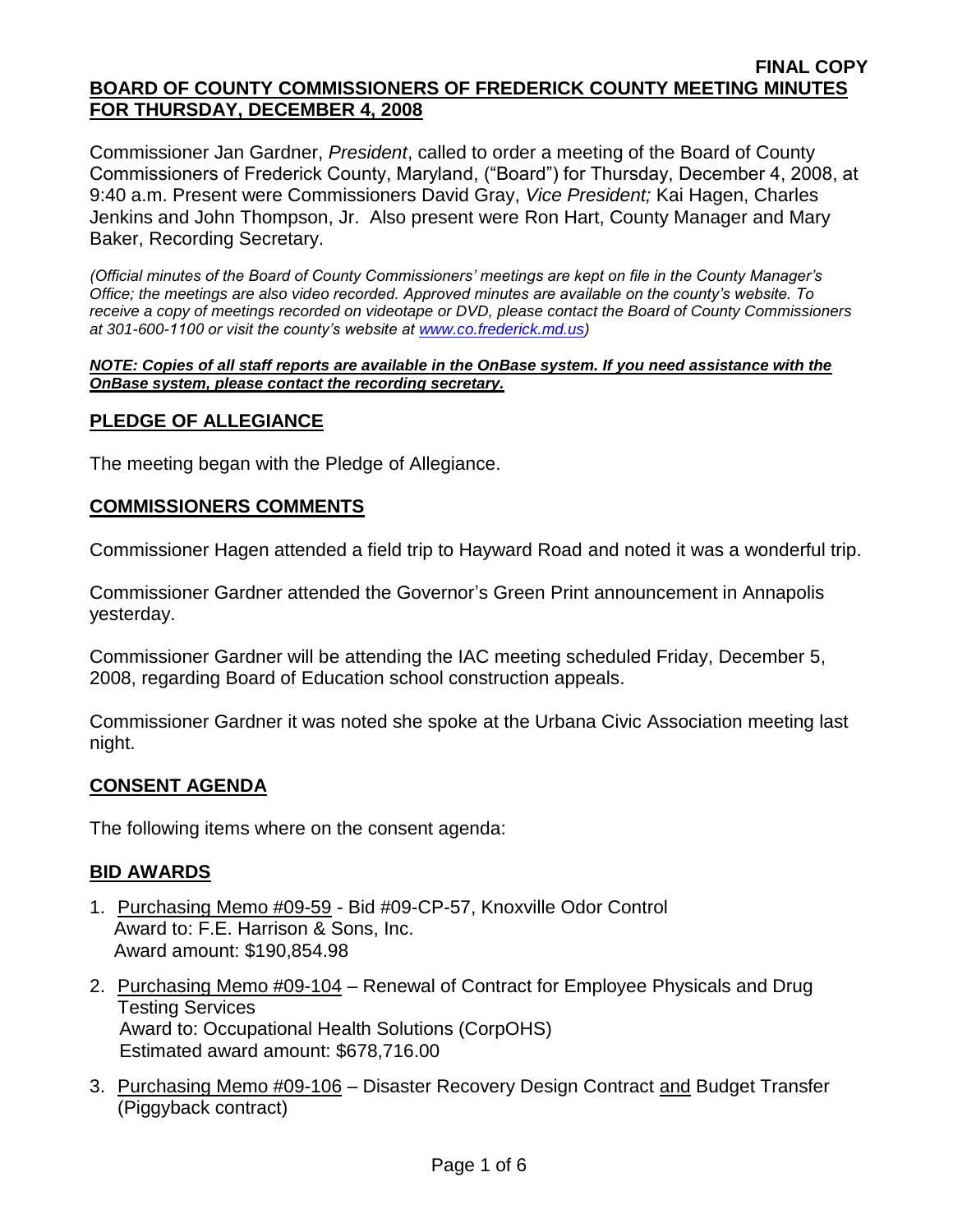Award to: Virtual IT, Inc. Award amount: Not to exceed \$103,000.00

4. Purchasing Memo #09-110 – Purchase of Gas Chromatograph and Mass Spectrometer **System**  Award to: Agilent Technologies Award amount: \$200,000.00

# **BUDGET TRANSFERS**

- 1. BT-09-090, Accounting, Finance Division
- 2. BT-09-091, Accounting, Finance Division
- 3. BT-09-092, Permitting and Development Review Division

## **GRANT**

1. Literacy is Fundamental to Everyone (LIFE) Program Grant – Shelly Toms, Citizens Services Division

## **EASEMENT**

1. Sanford Industrial Park, Lot 11

## **CHANGE ORDER**

1. FY 2008 Bituminous Overlay of Various County Roadways, Contract No. C29918, Change Order No. 9

Commissioner Gray moved to approve the consent agenda as presented. Commissioner Hagen seconded the motion that passed 5-0.

## **ADMINISTRATIVE BUSINESS**

# **Bid Award – Purchasing Memo #09-111, Approve Sole Source Purchase of EZ Cards for Citizens Convenience Center Automation at Landfill – Hal Good, Finance Division**

Mr. Good presented information regarding the purchasing memo.

Commissioner Hagen moved to approve purchasing memo #09-111 as presented in the staff report. Commissioner Gray seconded the motion that passed 5-0.

## **Monocacy Boulevard Land Acquisition – Jeff Holtzinger, Mayor, The City of Frederick ("City")**

Mayor Holtzinger presented information regarding the City's interest in design and construction of the Monocacy Boulevard Central Section Project including the extension of Monocacy Boulevard from Hughes Ford Road to intersect Gas House Pike opposite the extension of Shifferstadt Boulevard to Gas House Pike and improvements and realignment of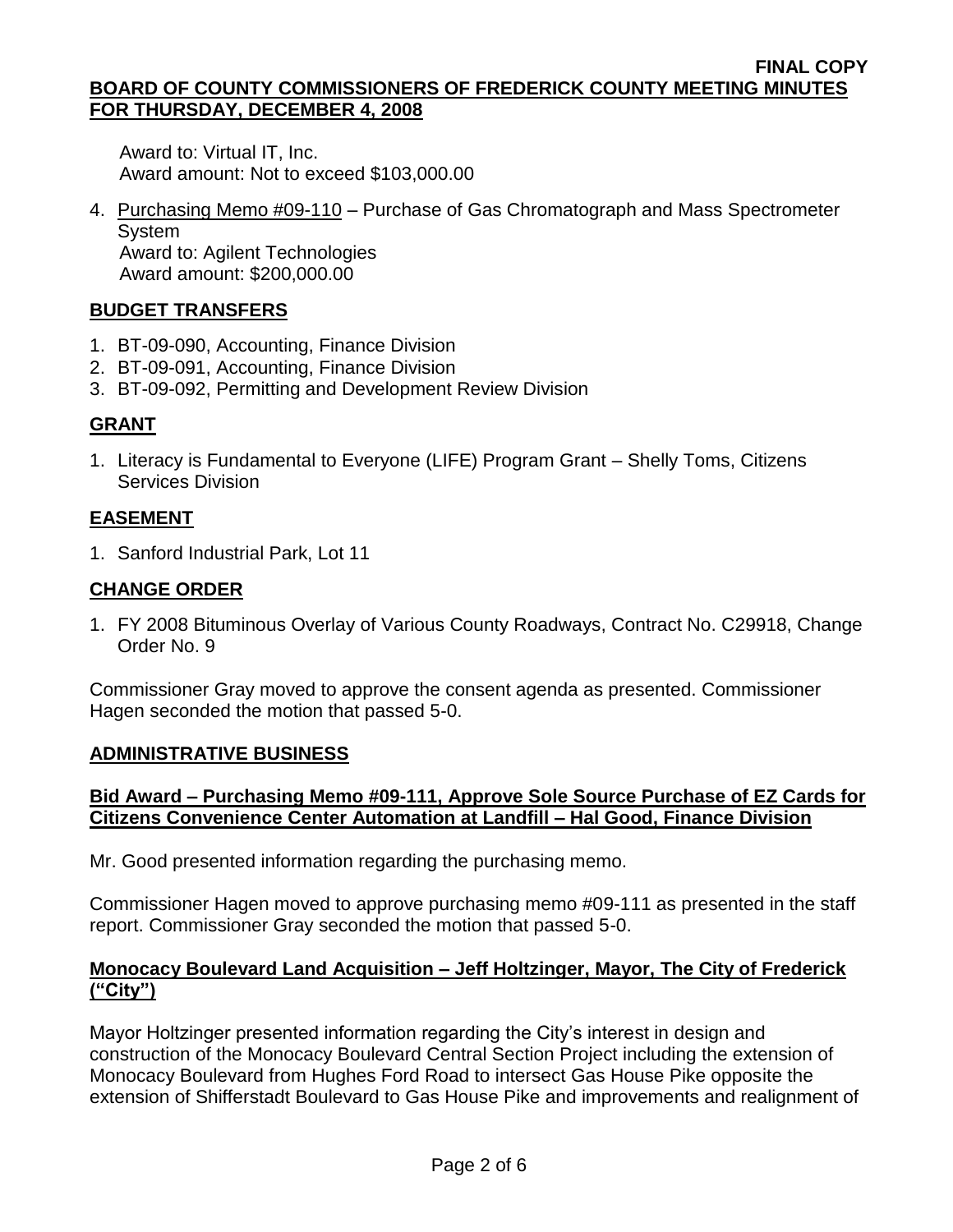Gas House Pike from this intersection to the east side of the Monocacy River. A critical part of the project included improvements to Gas House Pike and Schifferstadt Boulevard, which would encroach on land owned by George Umberger who was not wiling to agree to the City's offer to purchase a right-of-way from him. The Umberger property was not within city limits; therefore, the City respectfully requested the County agree to join the City as a plaintiff in a condemnation action. The City would be responsible for the litigation and associated costs.

Commissioner Hagen moved to join the City in resolving the issues as outlined in the staff report so long as the City took the lead. Commissioner Gray seconded the motion that passed 4-1 with Commissioner Thompson opposed.

## **Request from Jefferson Ruritan Club for Forgiveness of the System Benefit Charge (SBC) – Mike Marschner, Utilities and Solid Waste Management Division (DUSWM) and John Kroll, Finance Division**

Mr. Marschner and Mr. Kroll presented information to the Board.

There was unanimous consent to approve staff's recommendation to use the current \$308 average annual SBC assessment for current universal drop off center (DOC) properties.

DUSWM recommended the Board consider providing each of the DOC properties an SBC credit up to \$308 for hosting the DOC. DUSWM also recommended the arrangement be formalized with an agreement between the Board and property owner to ensure the county and property owners responsibilities and liability regarding the use of property would be adequately defined and properly memorialized.

Commissioner Thompson requested a formal rental agreement without mention of the SBC or be formally tied to anything.

## **Discussion of Places of Assembly/Places of Worship Workgroup Related to the Agriculture (AG)/Resource Conservation (RC) Zoning Text Amendments Commissioner Jan Gardner**

Commissioner Gardner presented information regarding the work group. By Board consensus, the list of people interested in filling the open seats was narrowed down to include:

- Nicholas Carras
- **Jeremy Holder**
- **Janet Ingram or Debbie Lawrence**
- Robert Lawrence
- Jim Mackintosh or Reverend Paul Mundy
- Noel Manalo
- **Ashley Manicinelli**
- **Lee Miller**
- Ken Nisula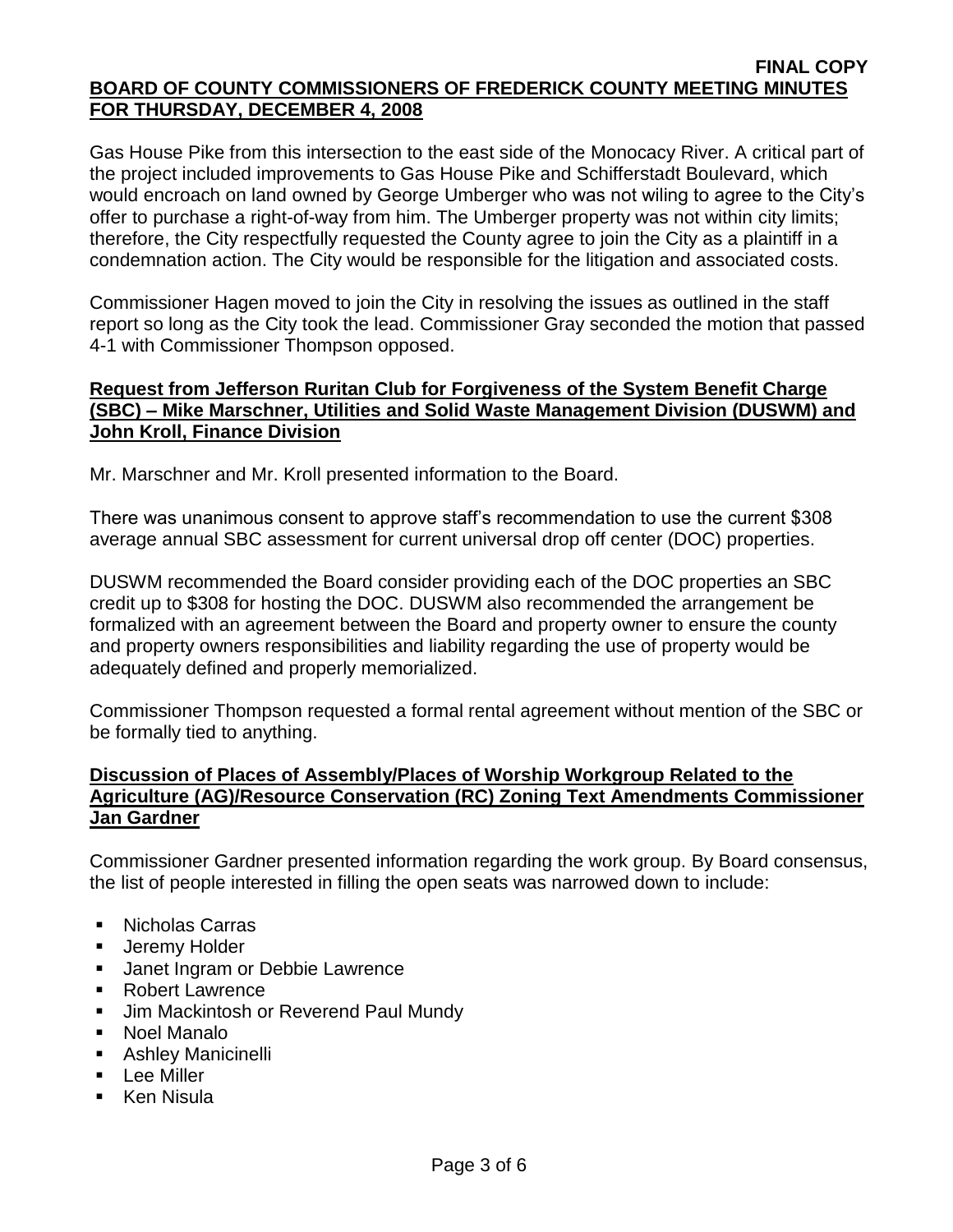- Reverend Mike Bynum
- **David Ritchie**
- Carol Sepe
- **David Thaler**

The selection as agreed upon by the Board was to balance all categories who may wish to be represented such as church, public, planners, agriculture, etc.

There was unanimous consent for the meetings to be publicized.

It was noted the agriculture issues and the need to preserve agriculture land needed to be addressed and it was requested for Eric Soter and Shawna Lemonds, Planning Division, to attend the meeting to provide input.

# **Status Report on the FY 2009 Hiring Freeze – Ron Hart, County Manager**

Mr. Hart, Mitch Hose, Human Resources Division and Kelly Weaver, Finance Division, presented information to the Board as outlined in the staff report.

There was interest in staff volunteering for furlough days in order to save money in the county and to also request suggestions from staff.

Mr. Hart noted there would be additional vacancies in the county throughout the year, therefore, the Board would need to determine what positions to fill, freeze, transfer or eliminate all together.

Commissioner Hagen moved to adopt staff's recommendations as presented in the staff report including monthly status updates. Commissioner Gray seconded the motion that passed 5-0.

Commissioner Gray moved to request the County Manager analyze programs and line items that could be changed or eliminated. This motion failed due to lack of a second.

# **Letter of Support – Charter School Authorizers – Commissioner Kai Hagen**

Commissioner Hagen presented information regarding a letter of support for charter school authorizers to be sent to the delegates to be considered in the next legislative package. He noted it would not be a resolution or ordinance.

Public comment was heard from:

Dr. Bonnie Borsa, Frederick County Board of Education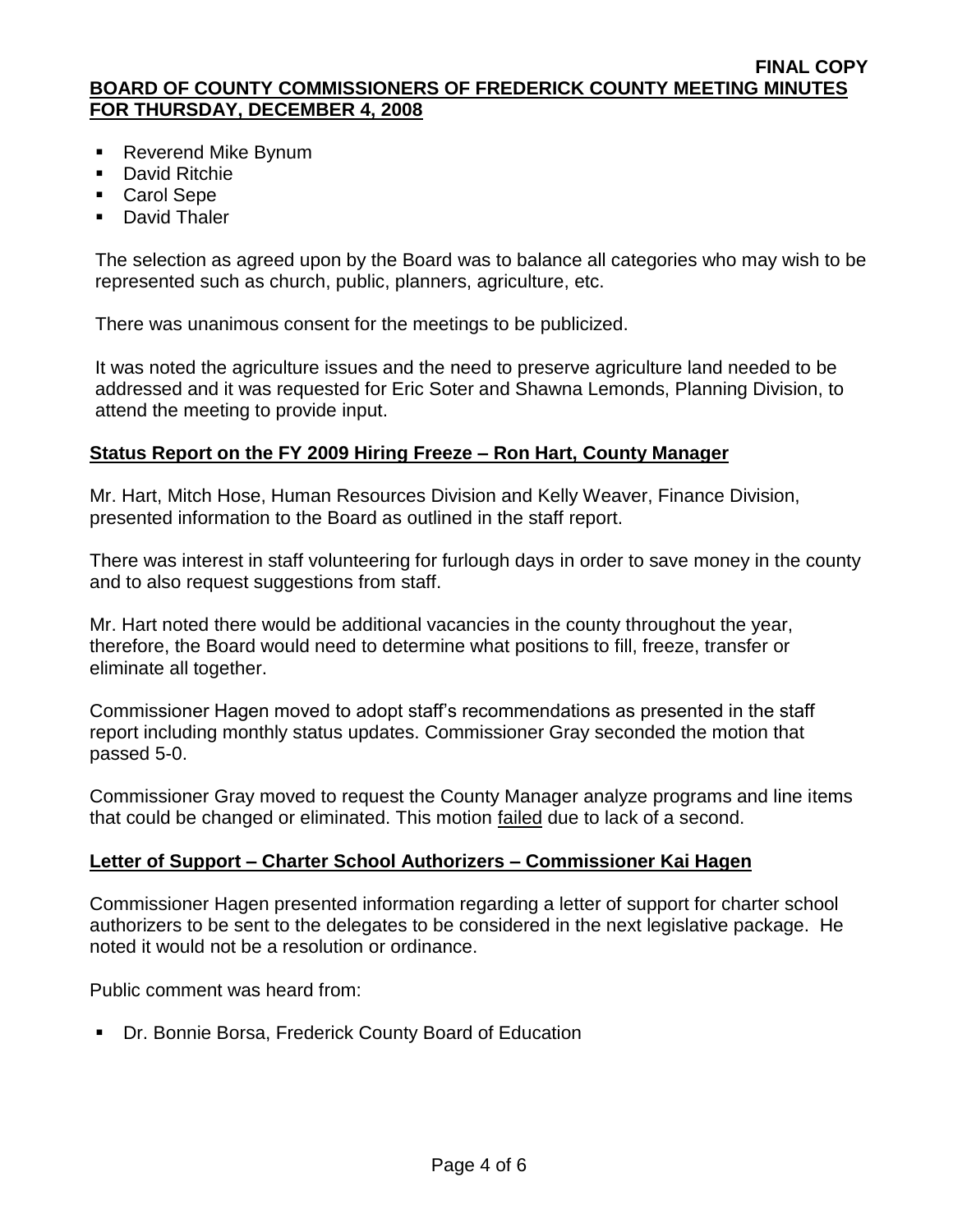## **Discussion of the Brunswick/Rosemont Water Issues – Board of County Commissioners**

Commissioner Thompson presented two possible resolutions regarding the Brunswick/ Rosemont water issue, and if Brunswick could legally shut off the water supply to the village of Rosemont.

Commissioner Thompson indicated the first resolution would petition Maryland Department of Energy (MDE) for a declaratory ruling as to whether a community water supply system may unilaterally and permanently terminate water service to a portion of its service area; and the second resolution would request MDE to conduct an investigation of a portion of the Brunswick water supply system.

In the resolutions presented, the Board recommended the language "owns and" and "ownership of lines" be removed.

Commissioner Thompson moved to approve the proposed resolution with the changes noted above for the declaratory ruling. Commissioner Gray seconded the motion that passed 5-0.

Commissioner Thompson moved to approve the resolution with the changes noted above for the investigation of the Rosemont area portion as it related to water system changes. Commissioner Gray seconded the motion that passed 4-1 with Commissioner Jenkins opposed.

(A copy of Resolution #08-38 and Resolution #08-39 can be obtained in the County Manager's office or from the county's website, [www.co.frederick.md.us\)](www.co.frederick.md.us)

# **COMMISSIONERS COMMENTS**

None.

## **PUBLIC COMMENTS**

**Bill Ashton, Turkey Trail** 

# **QUESTIONS – PRESS**

None.

## **ADJOURN**

The meeting adjourned at 1:30 p.m.